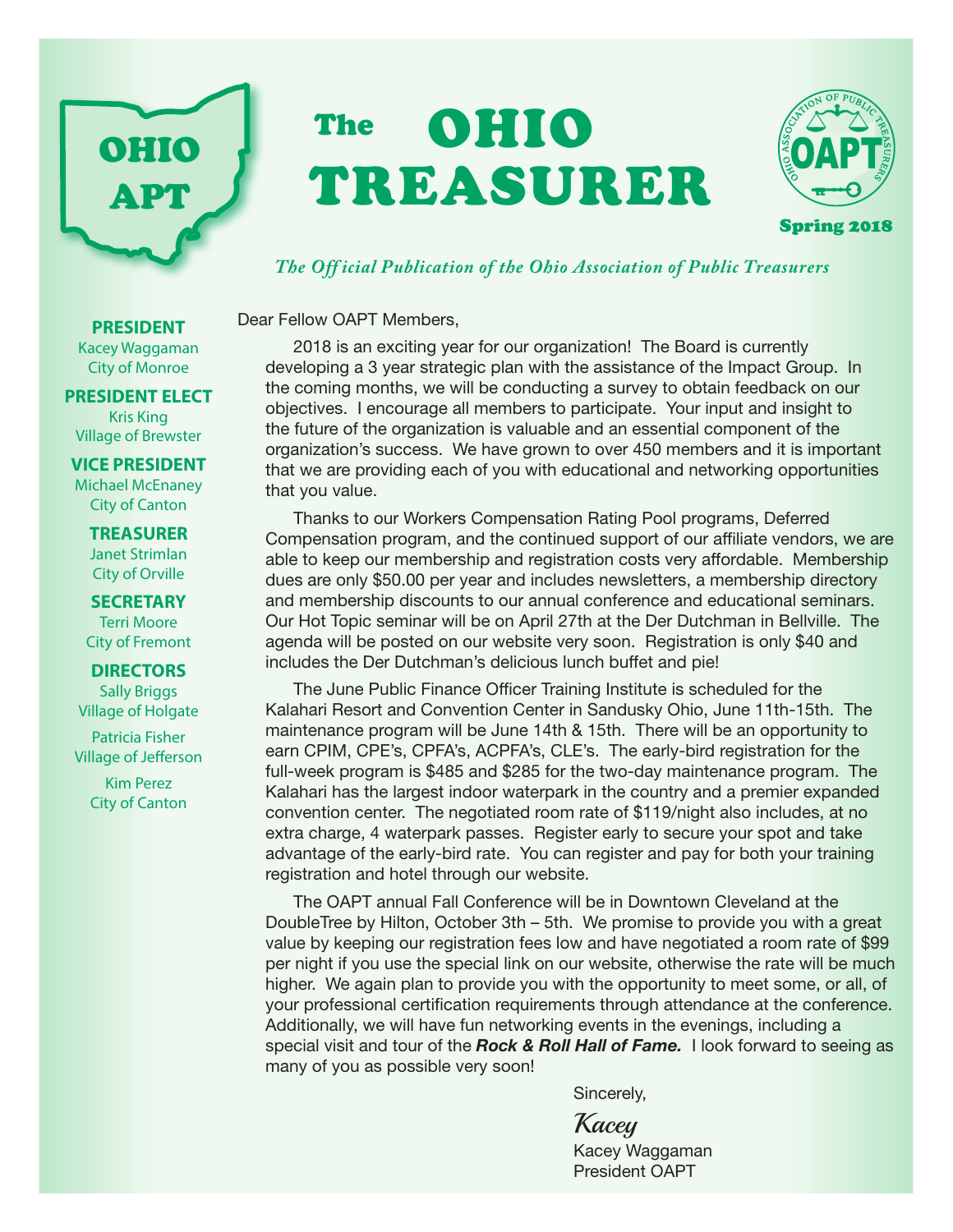### Ohio APT 38th Annual Public Finance Officers Training Program June 11 – 15 2018 | Kalahari Resort, Sandusky, Ohio

 The Ohio Association of Public Treasurer's Annual Finance Training will be held June 11th – 15th, 2018 and the Maintenance Training will be held June 14th – 15th at the Kalahari Resort, Sandusky, Ohio. The Ohio APT has reserved a special rate of \$119 per night at the Kalahari which includes 4 water park passes. Please make your room reservations by using the direct link on our website or by calling the Kalahari Reservation Office at 1-877-525-2427. Make sure to tell them you are attending the Ohio APT Public Finance Training OAPT urges all Public Finance Training attendees to register early with the Kalahari, special room rate is only guaranteed through May 11th.

# Membership Renewal Notice 2018

Online: www.ohioapt.org/membership/

Public Entity \_

| <b>Complete Name and only fields that have changed from 2017</b> |                                                                                                                                                                                                                                                                                                                                                                                                                               |  |  |  |
|------------------------------------------------------------------|-------------------------------------------------------------------------------------------------------------------------------------------------------------------------------------------------------------------------------------------------------------------------------------------------------------------------------------------------------------------------------------------------------------------------------|--|--|--|
|                                                                  |                                                                                                                                                                                                                                                                                                                                                                                                                               |  |  |  |
|                                                                  | $\begin{tabular}{ c c c c } \hline \textbf{Title} & \textbf{m} & \textbf{m} & \textbf{m} & \textbf{m} & \textbf{m} & \textbf{m} & \textbf{m} & \textbf{m} & \textbf{m} & \textbf{m} & \textbf{m} & \textbf{m} & \textbf{m} & \textbf{m} & \textbf{m} & \textbf{m} & \textbf{m} & \textbf{m} & \textbf{m} & \textbf{m} & \textbf{m} & \textbf{m} & \textbf{m} & \textbf{m} & \textbf{m} & \textbf{m} & \textbf{m} & \textbf{m$ |  |  |  |
|                                                                  |                                                                                                                                                                                                                                                                                                                                                                                                                               |  |  |  |
|                                                                  |                                                                                                                                                                                                                                                                                                                                                                                                                               |  |  |  |
|                                                                  |                                                                                                                                                                                                                                                                                                                                                                                                                               |  |  |  |

## ANNUAL MEMBERSHIP DUES

Membership for Public Fiscal Office \$50.00

# FEDERAL TAX I.D. #23-7367195

Please return a copy of the statement with your remittance. Make check payable to: Ohio Association of Public Treasurers, 2113 Oaklawn Dr., Parma, OH 44134 Please return a separate copy for each member.

> 2113 Oaklawn Drive Parma, Ohio 44134

Membership Registration Online at *www.ohioapt.org/membership/* Payment Option Also Available Online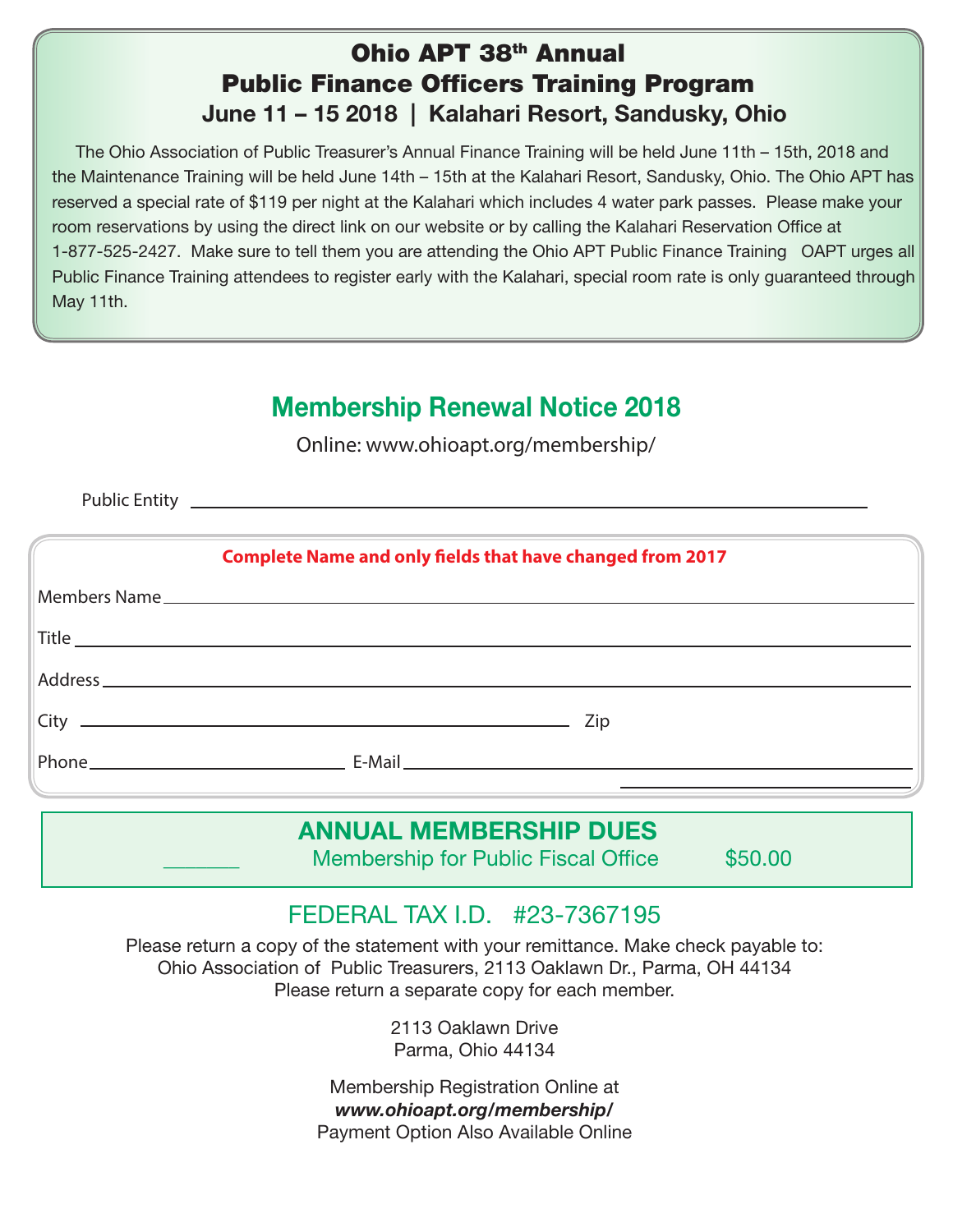#### **OAPT Mission Statement**

The Ohio Association of Public Treasurers (OAPT) was established to promote the general and professional interest of the public finance officers in their respective entities, to obtain a higher level of efficiency, through education to improve service with allied institutions and to inspire friendly and fraternal relationships among our members.



# OHIO ASSOCIATION of PUBLIC TREASURERS

2018 Finance Training Registration

| Attendee _____ 1 <sub>st</sub> Year; _____ 2 <sub>nd</sub> Year; _____ 3 <sub>rd</sub> Year; ____ >3 years, how many _____                                                                                                 |  |  |  |
|----------------------------------------------------------------------------------------------------------------------------------------------------------------------------------------------------------------------------|--|--|--|
| Will ____, Will Not ____, attend Thursday evening banquet                                                                                                                                                                  |  |  |  |
| <b>Five Day Training Program</b><br>Before April 30th, 2017 \$485<br>April 30th and Later \$525<br><b>Two Day Maintenance Program</b><br>Before April 30th, 2017 \$285<br>April 30th and Later \$325<br>Banquet Guest \$40 |  |  |  |
| <b>Register Only OR Register and Pay Online at:</b>                                                                                                                                                                        |  |  |  |

*www.ohioapt.org*

(Click on Finance Training)